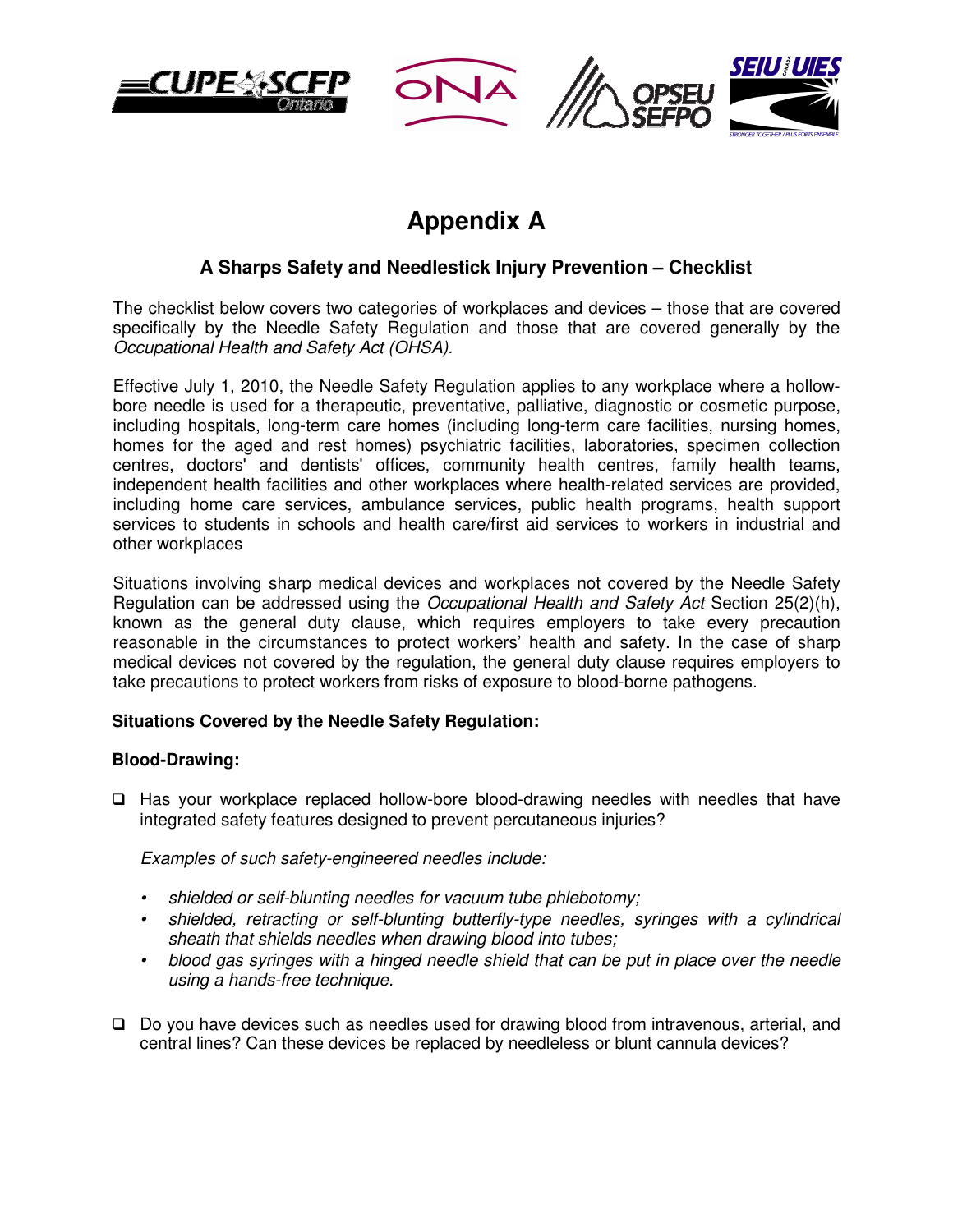## **Vascular Access:**

 Has your workplace implemented safety-engineered vascular access catheters that provide a protective shield for the stylet or that blunt the stylet, before or during its withdrawal from the patient?

## **IV Infusion:**

□ Has your workplace converted to needleless or recessed needle IV infusion systems?

An FDA Safety Alert warned in 1992 of the dangers associated with "piggyback" or "intermittent I.V." line connections. Since then, many health care workplaces have switched to needleless or recessed needle systems. But beware: in some health care workplaces, both systems – needleless/recessed needle and needle-based – are sometimes provided side by side. All health care workplaces should eliminate needles used to access I.V. ports.

## **Injection:**

- For syringes used for subcutaneous or intramuscular (IM) injections, has your workplace converted to devices that have integrated safety features such as sliding sleeves, retracting needles, or hinged caps, or to a needleless injection system?
- $\Box$  Does your workplace specify that syringes should not be used for venous blood drawing, because of increased risk of needlestick injuries?
- Has your workplace eliminated the inappropriate use of conventional or safety syringes for accessing ports of needleless or recessed needle I.V. systems?
- Does your workplace use safety-engineered pre-filled syringes, where available, for vaccinations and other applications where pre-filled syringes are employed?
- □ Does your workplace use shielded, retracting, or self-sheathing needles for insulin delivery?

## **Additional Specialized Sharps Categories:**

Has your workplace implemented safety alternatives for specialized areas, such as:

- Dialysis: fistula needles, syringes, blood drawing equipment, needle tubing access.
- $\Box$  Labs: sample transfer.

## **Situations Not Covered by the Needle Safety Regulation, but May be Covered by S. 25 (2) (h) of the OHSA (General Duty Clause)**

#### **Blood Drawing:**

 Does your workplace use automatically retracting finger/heelstick lancets in place of manual lancets or non-retracting spring-loaded lancets?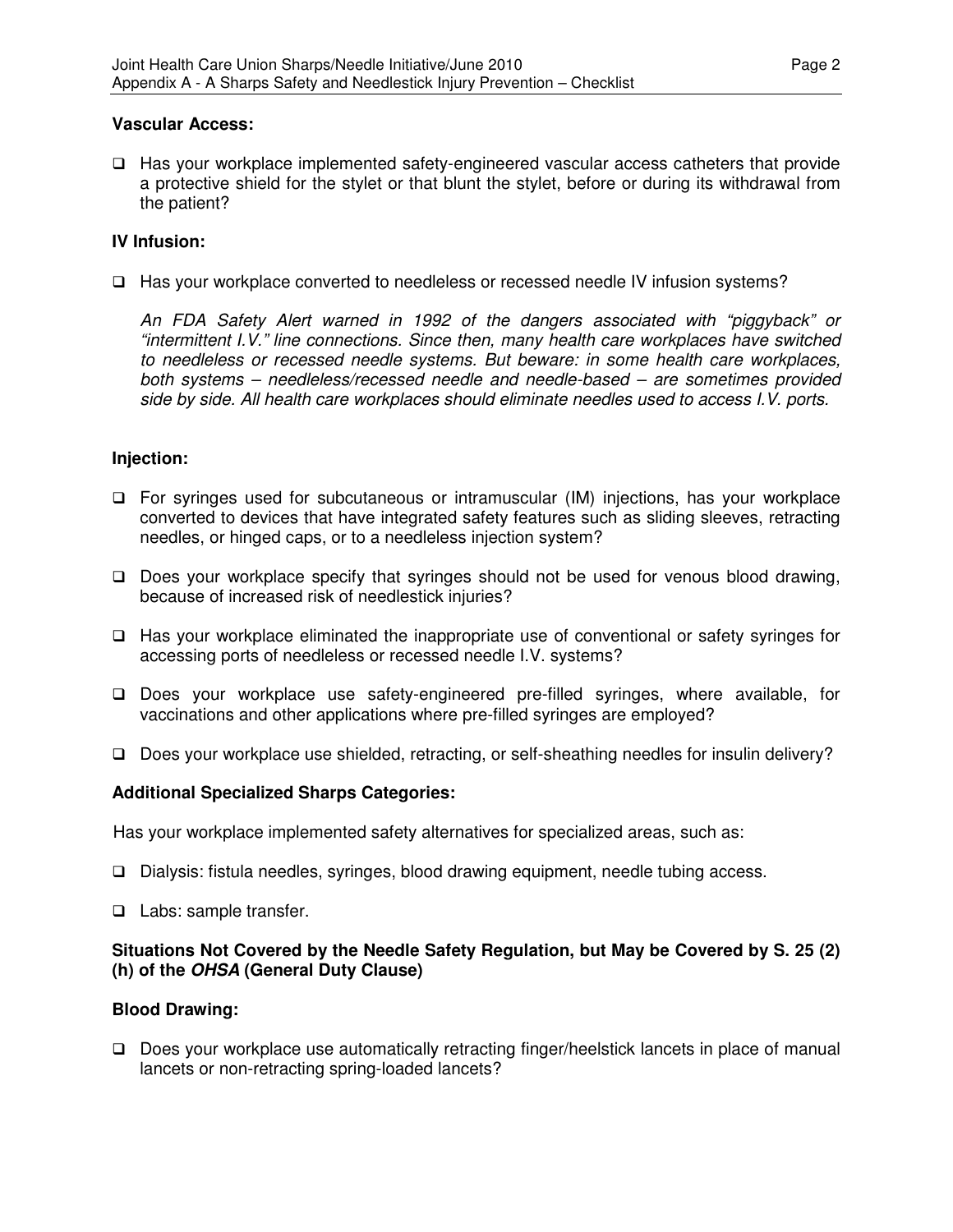- $\Box$  Has your workplace switched from glass to plastic micro-bore capillary tubes for measuring hematocrit (or to mylar-wrapped glass capillary tubes, or alternative methods of measuring hematocrit that do not require capillary tubes)?
- $\Box$  Has your workplace replaced glass blood collection vacuum tubes with plastic tubes?
- Have blood-drawing personnel been advised to not manually recap or remove needles from blood-drawing devices?
- Have blood-drawing personnel been advised to not reuse blood tube holders which require manipulation of a blood-filled needle?
- $\Box$  Has the practice of injecting blood through a stopper into a vacuum tube using an exposed needle been discontinued?

Methods of drawing blood directly into vacuum tubes or other specimen containers should be preferentially employed; alternatively, safety syringes with a cylindrical needle shield locked in place over the needle, which allow a vacuum tube to be inserted into the shield during blood injection, will reduce the risk of needlestick injuries and of blood splatter from dislodged tube stoppers.

## **Surgery:**

- Are blunt-tip suture needles, stapling devices, adhesive strips or tissue adhesives used whenever clinically feasible in order to reduce the use of sharp-tip suture needles?
- $\Box$  Are scalpel blades with safety features such as round-tipped scalpel blades and retracting-blade and shielded-blade scalpels – used?
- $\Box$  Are alternative cutting methods, such as blunt electrocautery devices and laser devices, used when appropriate?
- $\Box$  Is manual tissue retraction avoided by using mechanical retraction devices?
- $\Box$  Has all equipment that is unnecessarily sharp been eliminated?

Example: towel clips have been identified as a cause of injury in operating rooms, yet blunt towel clips are available that do not cause injury and are adequate for securing surgical towels and drapes. Other examples of devices that do not always need to have sharp points include surgical scissors, surgical wire, and pick-ups.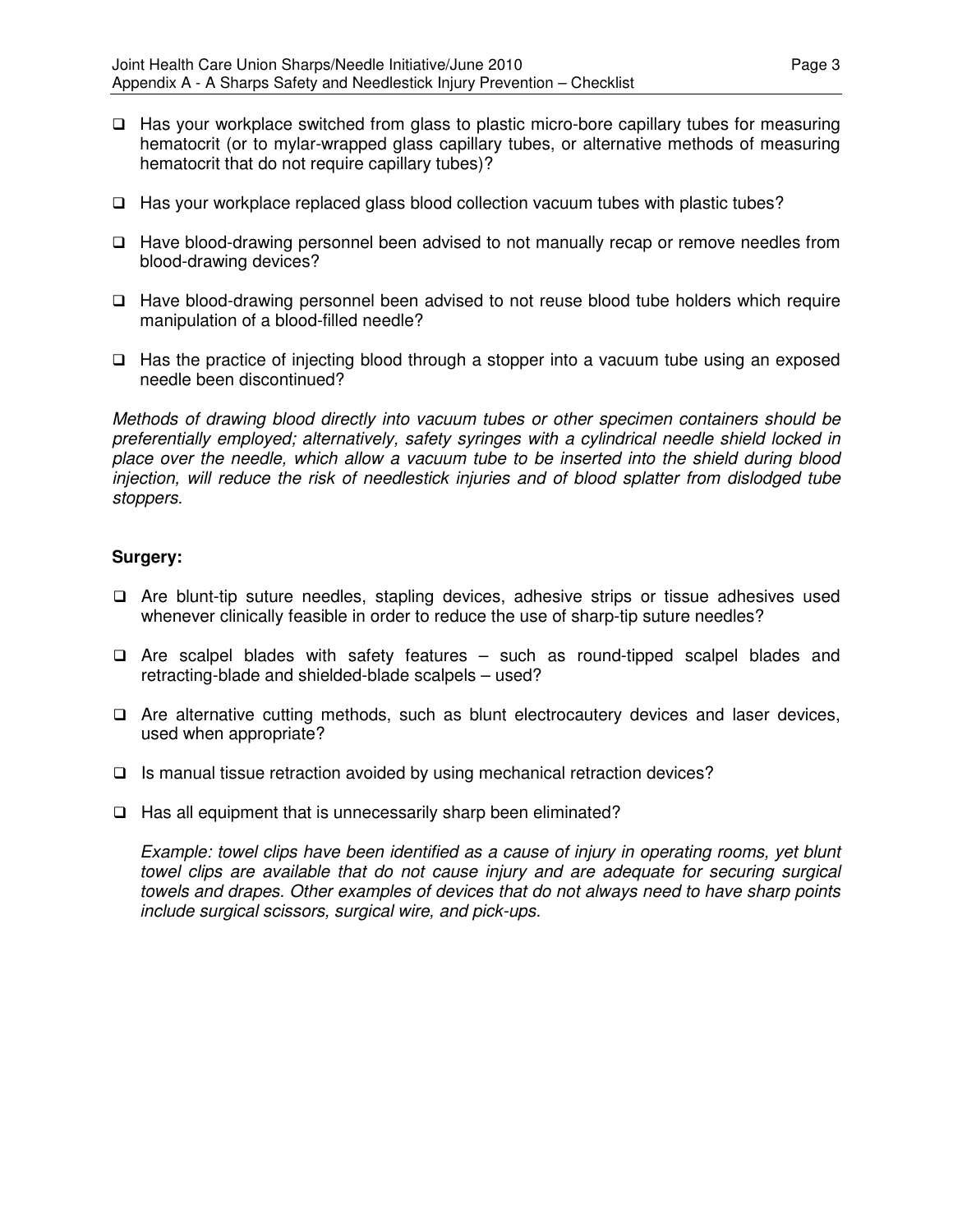## **Additional Specialized Sharps Categories:**

Has your workplace implemented safety alternatives for specialized areas such as:

- $\square$  Dialysis: retracting lancets, capillary tubes.
- $\Box$  Blood banks: retracting lancets, capillary tubes.
- □ Labs: slide preparation.

For information on evaluating safety-engineered sharps devices, please refer to: www.tdict.org.

## **Exposure Control Plan:**

## **NOTE: The Needle Safety regulation does not require an exposure control plan. However, an effective sharps safety program should include an exposure control plan.**

- Does your workplace have a written exposure control plan?
- $\Box$  Does the exposure control plan include a list of all jobs and tasks with potential for exposure to blood and bodily fluids?
- $\Box$  Is it accessible to workers?
- $\Box$  Is it reviewed and updated at least annually to document that safer medical devices designed to eliminate or minimize occupational exposure have been evaluated and implemented?
- $\Box$  Is it reviewed and updated at least annually to document that the employer has solicited input from non-managerial employees responsible for direct patient care in the identification, evaluation and selection of safety devices?
- $\Box$  Is it updated annually to reflect changes in technology that eliminate or minimize exposure to blood and bodily fluids?

## **Sharps Injury Log**

## **NOTE: The Needle Safety regulation does not require a sharps injury log. However, an effective sharps safety program should include a sharps injury log.**

- $\Box$  Does your workplace maintain a sharps injury log?
- Does it include information on:
	- Type and brand of device involved in exposure incident;
	- Department or work area where exposure occurred;
	- An explanation of how exposure occurred?